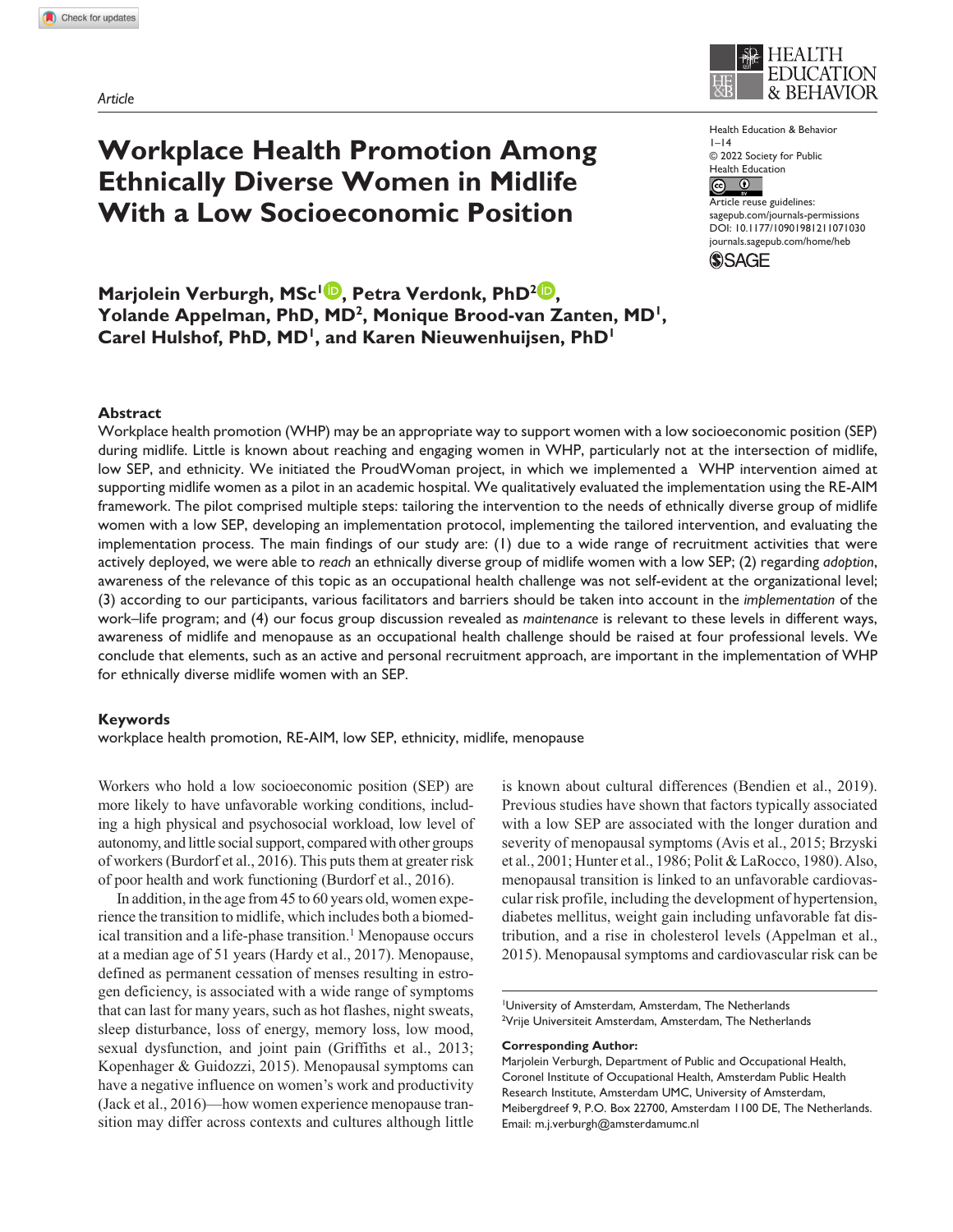aggravated by an unhealthy lifestyle (Li et al., 2003), which is more common among people with a low SEP (Stringhini et al., 2010). Hence, the transition to midlife is not only a biomedical transition but also a life-phase transition in which women undergo social change, such as changing social roles, like becoming an informal caregiver for chronically ill or disabled parents (Hardy et al., 2017).

Workplace health promotion (WHP) may be appropriate to support women during midlife, because WHP interventions aim to improve lifestyle and consequently improving health and functioning at work (Robroek et al., 2012). WHP can be defined as the combined efforts at the level of employer, worker, and society to improve health and well-being in the workplace (Robroek et al., 2012). Despite women's different needs and problems in the workplace compared with men, little is known about reaching and engaging women (Karnaki et al., 2008). Women have not been addressed as a separate group, and interventions do not take gender-related factors into account (Collins et al., 1997; Karnaki et al., 2008). For instance, barriers to participation in WHP experienced by women include lack of time or multiple roles and responsibilities (Campbell et al., 2002). In addition, it can be challenging to reach and engage workers with a low SEP who belong to culturally and ethnically diverse groups, because of interventions that fail to address

particular needs, such as providing intervention activities in more than one language or employing the help of interpreters (Bukman et al., 2016; Glasgow et al., 1993; Hartman et al., 2013; Lakerveld et al., 2008; Teuscher et al., 2015). Tailormade interventions could be helpful (Jansen et al., 2007), but little is known about tailor-made WHP interventions for ethnically diverse midlife women with a low SEP.

In fact, there are very few scientific evaluations of WHP interventions that address health problems of midlife women overall (Ariyoshi, 2009; Bendien et al., 2019; Hardy et al., 2018). In The Netherlands, a company called HealthyWoman has developed the work–life program (WLP). This program is aimed at supporting women during midlife in making choices that enhance health and well-being in their working and private lives. The WLP consists of three components: menopause counseling, coaching to improve work–life balance, and physical training (see Box 1). The WLP has been previously implemented in multiple Dutch work organizations. In these cases, the intervention was offered outside the workplace and working hours, and women participated in their own time. No interpreters were used to combat the exclusion of women who were insufficiently fluent in Dutch. Moreover, a culturally sensitive approach was not adopted, and both female and male WLP professionals were employed.

### **Box 1.** Original Version WLP.

**Intake session** (0.5 hr) Information intervention, background, and availability of women **Intervention** Three individual components in eight sessions of 1 hr for several months, no fixed schedule, but fixed order **Menopause consultation** (1 hr) Information menopause, symptoms, treatment and referral options, diet and exercise, health check (weight, intercourse, blood pressure) **Work–life coaching** (3× 1 hr) Personal goals, information and advice on dealing with work–life balance **Physical training** (3× 1 hr) Personal strength training, understanding health benefits of physical activity **Menopause consultation** (1 hr)

*Note.* See our separate article for a more detailed description of each component (Verburgh, et. al., 2020). A quantitative analysis revealed no effect on work functioning, but did show that the program positively impacted the menopausal symptoms of participants. A qualitative analysis further revealed positive changes associated with mental empowerment in four domains: behavior, physical health, mental well-being, and in the workplace. WLP = work–life program.

To fill the gap in the literature on implementation of WHP among ethnically diverse midlife women with a low SEP, we initiated the ProudWoman project in which we implemented an accommodated version of the WLP as pilot in an academic hospital. An academic hospital fit the purpose as health care is a traditionally female sector in which a great number of women work in low-paid jobs (Payne & Doyal, 2010) and because it is a large employer of women in an ethnically diverse city. This pilot comprised several steps: tailoring the intervention to the needs of an ethnically diverse group of women with a low SEP, developing an implementation protocol, implementing the tailored intervention, and evaluating the implementation process. Our research question is a follows:

**Research Question 1:** How can we reach and engage an ethnically diverse group of midlife women with a low SEP in the implementation of this WHP intervention?

# **Method**

## *Program Implementation*

*Tailoring the Intervention and Development of the Implementation Protocol.* Prior to tailoring the intervention and the development of the implementation protocol, the first author (M.V.) held exploratory interviews with various populations—women from the intended audience  $(n = 9)$ ,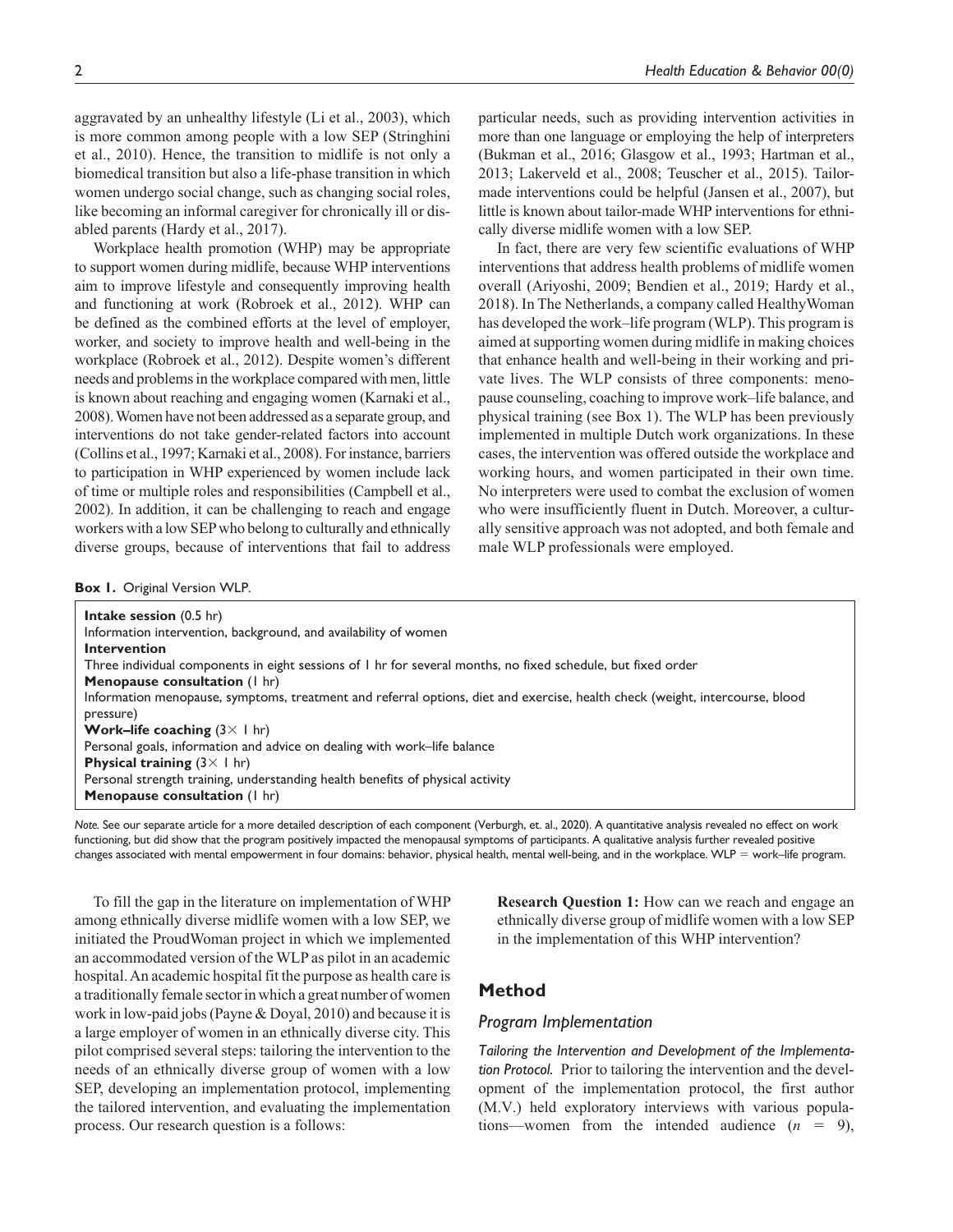

**Figure 1.** Program implementation.  $Note. WLP = work-life program; HR = Human Resources.$ 

organizational representatives (management, Human Resources [HR];  $n = 8$ ), and WLP professionals ( $n = 5$ )—to take into account the needs of the women in the intended audience. We recorded these interviews and only made notes on the key points of each interview which formed the basis of our implementation protocol.

See Box 1 for a brief description of the original intervention components. Two major adjustments to the physical component of the original WLP were necessary: (1) flexibility in the choice to do individual or group-based physical training, and (2) flexibility in the type of physical training—walking training or strength training.

The implementation protocol consisted of a recruitment and implementation strategy. The recruitment strategy comprised four components: (1) collaboration with the HR department and line managers, (2) an active and personal recruitment approach, (3) multiple recruitment activities adapted to the needs of potential participants, and (4)  $\epsilon$ 50 gift voucher as an incentive (to be awarded after completion of all program sessions). The planned recruitment activities comprised a personal invitation letter sent to the home address, verbal invitations issued a small group meetings in collaboration with line managers, informal information meetings, and "snowballing" during intake sessions. The implementation strategy comprised the following four components: (1) the intervention including intake session took place in the workplace with the option to participate during working hours (including intake session); (2) interpreters were deployed; (3) the approach was a culturally sensitive one in which WLP professionals were

informed about the exploratory models approach that tries to understand how the social world both affects and is affected by illness (Kleinman & Benson, 2006), and we made the recruitment materials more inclusive than the original version, including photographs of women of color on the posters and flyers; and (4) female professionals were deployed (Figure 1).

*Participants and Procedure.* We recruited women aged 45 to 60 years employed in the lowest income jobs (e.g., patient food service assistants, service desk employees, and cleaners) at the Amsterdam University Medical Center, The Netherlands. The full-time annual income of this group ranges from  $\epsilon$ 22,250 to  $\epsilon$ 35,245. However, the majority of these women do not work at a full-time basis; thus, in reality, their income is much lower. The Amsterdam University Medical Center comprises two large academic hospitals located at two different sites. We recruited from three populations in these two hospitals. (1) We first recruited women from a number of departments at one hospital. (2) As we aimed to reach an ethnically diverse group of women, and the majority of the hospital employed women working are ethnically Dutch, we also included employees from an outsourced cleaning company. (3) Later on, the in-house services department at the second hospital was also included. The inclusion criteria were female aged between 45 and 60 years in the lowest income jobs. The following additional inclusion criteria were implemented for the women at the first hospital (excluding outsourced cleaning company employees): a contract of at least 24 hr a week with a minimum 6 months of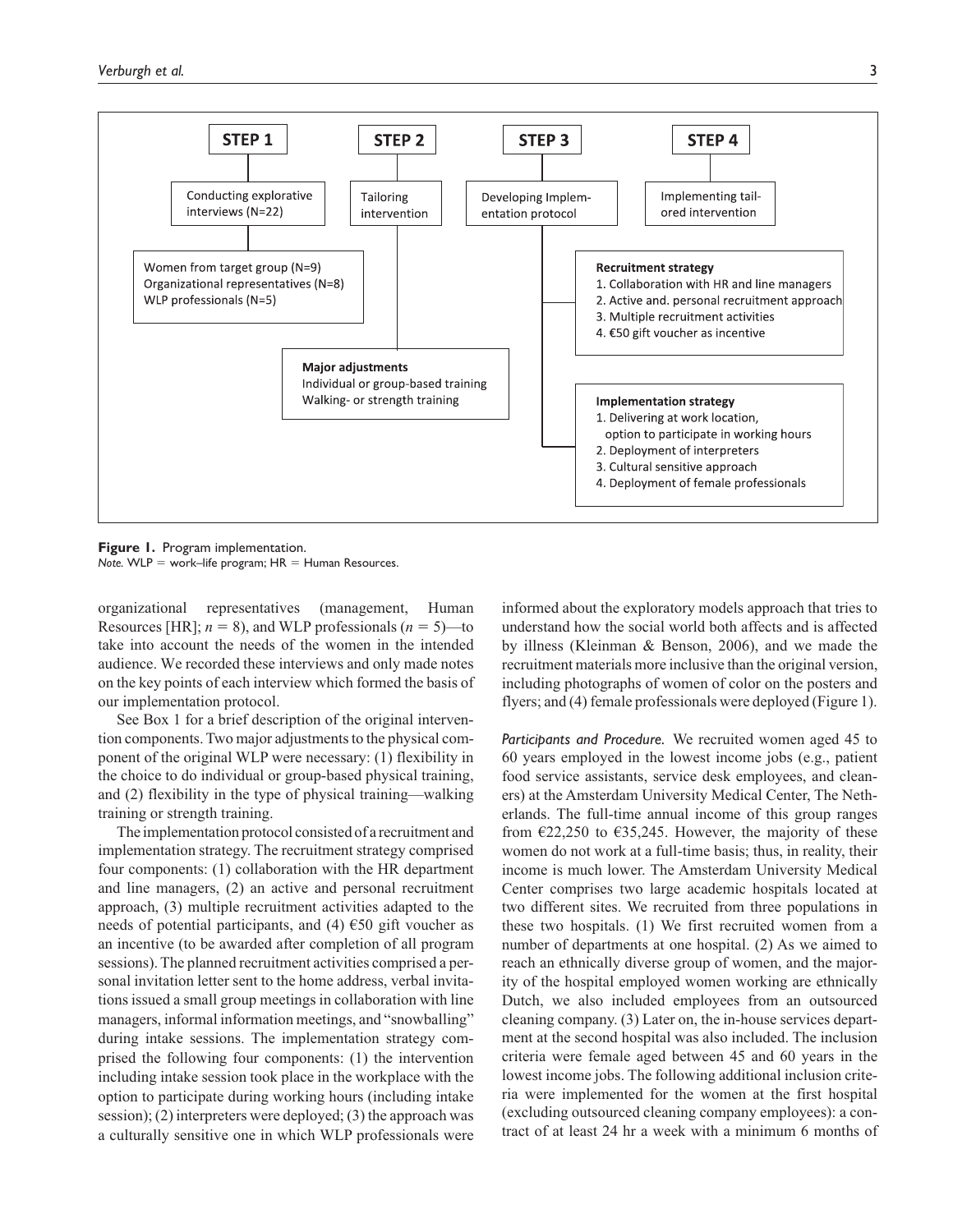| Descriptive                    | $\sqrt{n}$               | %    | M    | SD  |
|--------------------------------|--------------------------|------|------|-----|
| Age                            |                          |      | 52.6 | 4.5 |
| Type of contract               |                          |      |      |     |
| Full-time                      | 22                       | 31.4 |      |     |
| Part-time                      | 48                       | 68.6 |      |     |
| Ethnicity                      |                          |      |      |     |
| Ethnic minority <sup>a</sup>   | 36                       | 51.4 |      |     |
| Ethnic majority (Dutch)        | 34                       | 48.6 |      |     |
| Educational level <sup>b</sup> |                          |      |      |     |
| Low                            | 29                       | 41.4 |      |     |
| Intermediate                   | 36                       | 51.4 |      |     |
| <b>High</b>                    | 5                        | 7.1  |      |     |
| SSS <sup>c,d</sup>             |                          |      | 4.7  | 1.5 |
| Living situation               |                          |      |      |     |
| Alone                          | $\mathbf{H}$             | 15.7 |      |     |
| With partner                   | $\mathbf{H}$             | 15.7 |      |     |
| With partner and children      | 32                       | 45.7 |      |     |
| No partner but with children   | 15                       | 21.4 |      |     |
| Other                          | $\overline{\phantom{a}}$ | 1.4  |      |     |
| Informal care responsibilities |                          |      |      |     |
| Yes                            | 15                       | 21.4 |      |     |
| No                             | 55                       | 78.6 |      |     |
| Menopausal status <sup>e</sup> |                          |      |      |     |
| Premenopause                   | 4                        | 7.1  |      |     |
| Early perimenopause            | 3                        | 5.4  |      |     |
| Late perimenopause             | 3                        | 5.4  |      |     |
| Postmenopause                  | 38                       | 67.9 |      |     |
| Unknown                        | 8                        | 14.3 |      |     |

**Table 1.** Participant Demographics (*N* = 70).

*Note.* SSS = subjective social status; CBS = Central Bureau of Statistics.

<sup>a</sup>We included 21 migration backgrounds (e.g., Moroccan, Turkish, Surinamese [Hindustani, Creole, Javanese], Ghanaian). <sup>b</sup>Based on the Dutch CBS criteria, we defined low educational level by completion of primary school, lower vocational education, and lower secondary school; intermediate educational level by completion of intermediate vocational education and upper secondary school; and higher educational level by completion of upper vocational education and university. We measured SSS with the MacArthur scale, and it can be defined as an individual's perception of his or her own position in the socioeconomic hierarchy (Tang et al., 2016). <sup>d</sup>l missing. <sup>e</sup>Menopause status (n = 56).

contract remaining. With the help of interpreters, women with insufficient fluency in Dutch were also able to participate. Due to financial considerations, we did not get help from certified interpreters but recruited women from our own network who spoke Spanish, Thai, and Twi (Ghanaian language). Participation was voluntary. We outline background information on participants in Table 1.

Before starting the WLP, M.V. held a 1-hr face-to-face intake session with each participant individually, in which she explained the WLP in more detail, after which the WLP was customized to the needs of the woman with regard to her availability, and preferences with regard to the physical component. Subsequently, HealthyWoman contacted the woman to schedule appointments. Appointments for the group of cleaners were made using their line managers as intermediaries. A WLP professional who was a nurse specialized in menopausal support offered a menopausal consultation with each woman which was followed by work–life coaching and physical training sessions (eight sessions in total). The total lead time of the

intervention for each participant was planned to last from 2 to 4 months. Recruitment of participants started in December 2018, and implementation of the program started in February 2019 and ended in January 2020. An internal implementation team responsible for tailoring, development, implementation, and evaluation was made up of researchers and clinicians from relevant disciplines, and a representative from the HR department and HealthyWoman. Although the internal implementation team was responsible for the program implementation, including tailoring the intervention and developing the implementation protocol, only the research team was responsible for evaluating the program. Although, these teams were separate, they did not operate completely independently of each other. This approach is in line with responsive evaluation (Abma, 2005) or action-based research (Cordeiro & Soares, 2018), which assumes that the research itself is an intervention in which learning from change is possible.

Throughout the program, we also collaborated with four co-creators from the intended audience to keep the internal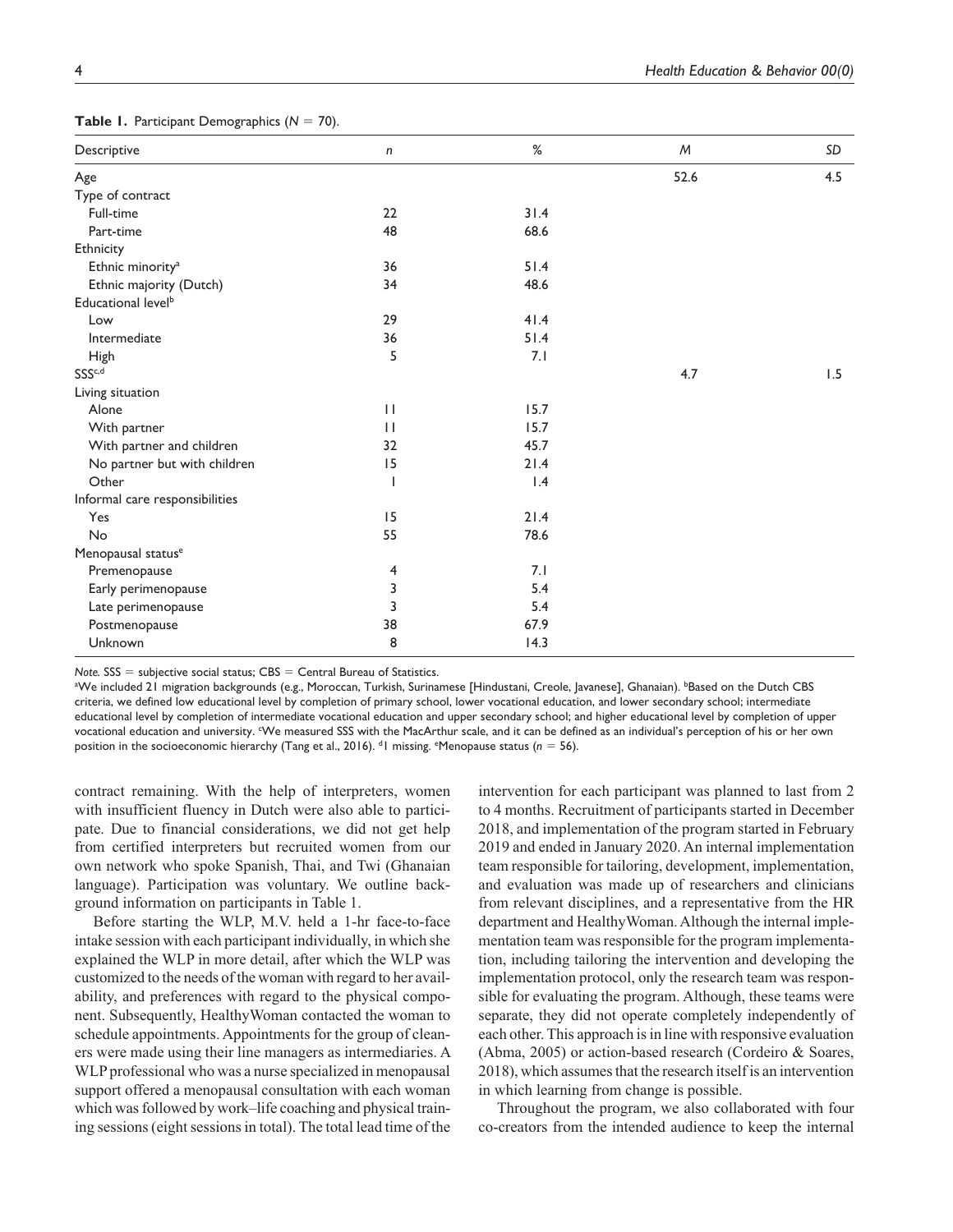implementation team updated about changing needs. This meant that when required practical program arrangements of the intervention could be quickly adjusted. M.V. was responsible for this collaboration and started with a pilot intake session with each of the co-creators. Moreover, M.V. planned several group meetings during implementation to explore how the group experienced the implementation process. This was part of the qualitative data that was gathered alongside implementation. Two women were asked to fulfill the co-creation role after participating in the exploratory interviews prior to implementation, and the two others were asked during recruitment after the verbal invitations issued a small group meetings in collaboration with line managers.

## *Program Evaluation (RE-AIM)*

*Ethics.* The research proposal was approved by the Medical Research Ethics Committee of the Amsterdam University Medical Center, location VUmc, in the Netherlands (2018.635, November 28, 2018). This study was not subject to the Dutch Medical Research Involving Human Subjects Act. Written informed consent was provided by all participants. For those insufficiently fluent in Dutch, M.V. assisted in filling out the informed consent form, or when necessary, an interpreter assisted. Individual data were treated confidentially and have not been shared with the employer. Participants were required to make arrangements with their line managers for participation during working hours.

*Design.* We used the RE-AIM framework to qualitatively evaluate the implementation of WLP at three levels—women from the intended audience, WLP professionals, and organizational stakeholders from the Amsterdam University Medical Center. Data from all three levels are included in the "Results" section. The RE-AIM framework is designed to assess health promotion interventions in "real world" settings and examine multiple dimensions: Reach, Effect, Adoption, Implementation, and Maintenance (Glasgow et al., 1999).

To establish the *reach* of the WLP, we calculated the number of women who signed up for the WLP relative to the size of the eligible target population. We also calculated the number of participants who completed the WLP. Next, in the semi-structured interviews, we assessed how participants experienced the recruitment activities. By means of a followup questionnaire, we assessed after which recruitment activity participants had decided to participate by simply asking them what recruitment activity had made them decided to sign up:  $1$  = personal invitation letter from HR to home address;  $2$  = information meeting;  $3 =$  work colleagues ("snowballing"); 4  $=$  line manager;  $5 =$  flyer with additional verbal explanation, small gift of a fan, and tea and healthy snacks;  $6 =$  poster; and  $7$  = verbal invitations issued at small group meetings (group of cleaners). We also assessed reasons for nonparticipation (mainly if these were given in response to the invitation letter and other recruitment strategies).

We examined *effect* by means of a pre- and posttest study in combination with semi-structured interviews. However, detailed information on the effect of the WLP is beyond the scope of this article and is described in a separate article (Verburgh et al., 2020).

We evaluated *adoption* by conducting a focus group discussion (FGD) with relevant stakeholders from the organization (management and HR) who were actively involved in the implementation. We inquired to what extent the organization was willing to devote attention to the themes of menopause and midlife, and adopt the WLP.

We evaluated *implementation* at the FGD with stakeholders and at the semi-structured interviews with participants and with WLP professionals. We asked about barriers and facilitators, and positive and negative experiences of the implementation.

*Maintenance* was also included in the FGD with stakeholders. This covered the extent to which the organization was willing to further take up the themes menopause and midlife, and in what way.

Additional qualitative data on all RE-AIM dimensions were collected throughout the whole implementation period of which M.V. made field notes (e.g., group meetings co-creators).

Table 2 outlines the original definitions of the RE-AIM dimensions, the definitions used in the current study, and the key data sources.

## *Data Collection*

*Semi-Structured Interviews..* We planned semi-structured interviews with 12 participants, which is sufficient for data saturation (Guest et al., 2006). We selected participants using a purposive sampling strategy (Robinson, 2014) to include variety in age, ethnicity, educational level, type of work and contract, living situation, and menopausal status. Participants unable to speak Dutch were excluded, but participants who could speak some Dutch were included. However, we were not able to bridge the language barrier completely. Interviews were conducted mainly in Dutch by M.V. As we also wanted to gain insight into changes perceived to have been brought about by participation, we interviewed participants after they had finishing the program. The main topics were recruitment (e.g., experiences, time of decision to participate), perceived changes due to participation, and implementation (positive and negative experiences). Interviews lasted on average an hour.

In addition, M.V. held semi-structured interviews with five of the 10 professionals who had been most involved in implementation: two menopause counselors, two work–life coaches, and one physical trainer. The main topics discussed were facilitators and barriers in implementation. Long-term contact with these professionals was established throughout implementation, and interviews (average length of 30 min) were conducted by telephone.

*FGD.* After implementation was finished, we organized one FGD to reflect on implementation with six organizational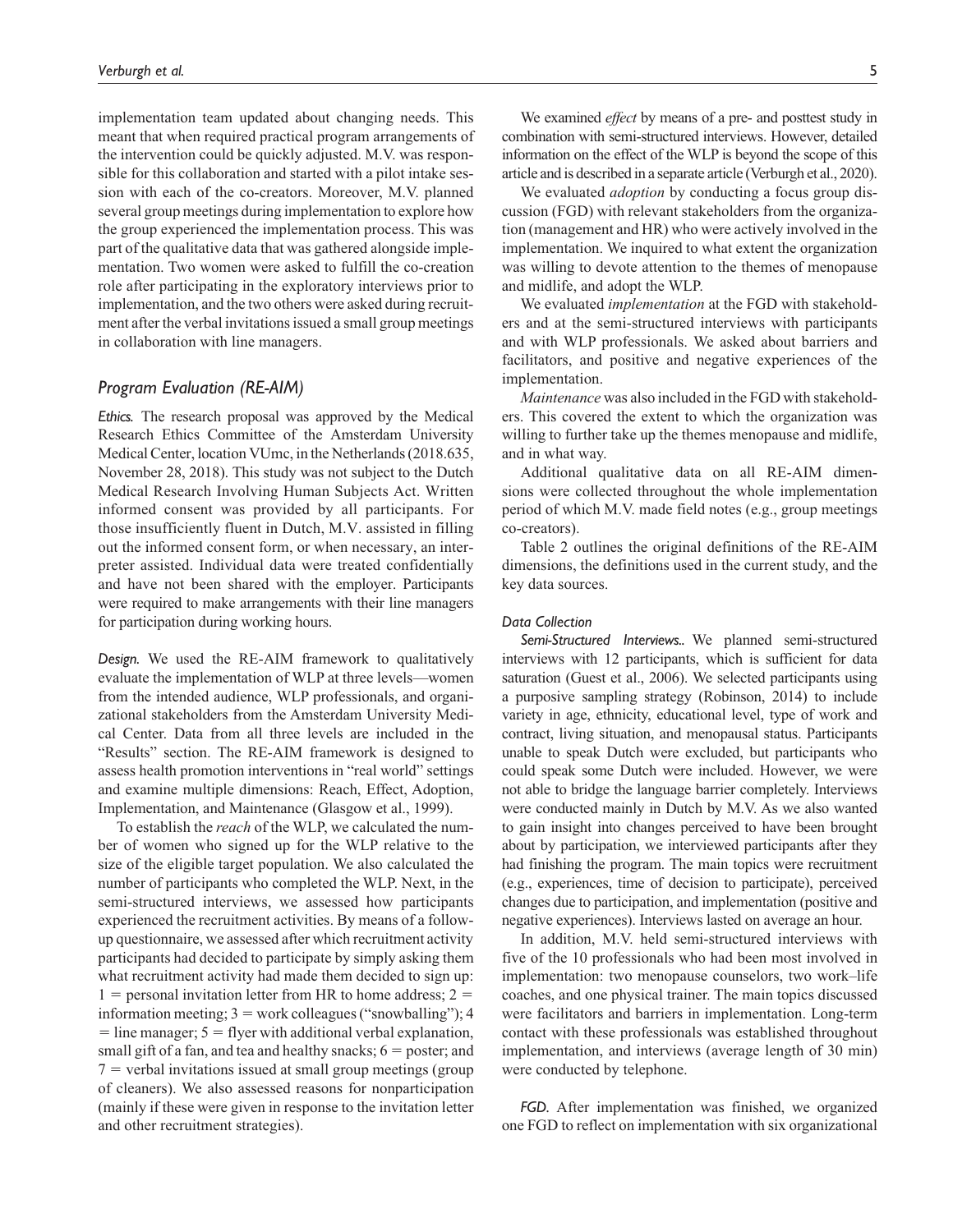| Original definitions (Glasgow et al., 1999)                                                                                               | Definitions in the current study                                                                                                    | Key data sources                                                                                                                                                                                                                                                                                                                                               |
|-------------------------------------------------------------------------------------------------------------------------------------------|-------------------------------------------------------------------------------------------------------------------------------------|----------------------------------------------------------------------------------------------------------------------------------------------------------------------------------------------------------------------------------------------------------------------------------------------------------------------------------------------------------------|
| Reach                                                                                                                                     |                                                                                                                                     |                                                                                                                                                                                                                                                                                                                                                                |
| Proportion of the target population<br>that participated in the intervention                                                              | Number of participants relative<br>to size of the target population,<br>experiences of recruitment,<br>reasons for nonparticipation | (1) Participation rate $=$ number of participants<br>who signed up for the WLP divided by<br>the number of potential participants $\times$<br>100, including number of participants who<br>completed the WLP<br>(2) Semi-structured interviews with women from<br>the intended audience<br>(3) Follow-up questionnaire (t1)<br>(4) Additional qualitative data |
| Effect                                                                                                                                    |                                                                                                                                     |                                                                                                                                                                                                                                                                                                                                                                |
| Not in the current study                                                                                                                  |                                                                                                                                     |                                                                                                                                                                                                                                                                                                                                                                |
| Adoption                                                                                                                                  |                                                                                                                                     |                                                                                                                                                                                                                                                                                                                                                                |
| Proportion and representativeness of<br>settings (such as worksites, health<br>departments, or communities) that<br>adopt a given program | The extent to which the<br>organization was willing to<br>pay attention to midlife and<br>menopause, and adopt the WLP              | (1) Focus group discussion with organizational<br>stakeholders<br>(2) Additional qualitative data                                                                                                                                                                                                                                                              |
| Implementation                                                                                                                            |                                                                                                                                     |                                                                                                                                                                                                                                                                                                                                                                |
| The extent to which the intervention<br>is implemented as intended in the real<br>world                                                   | The facilitators and barriers to the<br>implementation                                                                              | (1) Focus group discussion with organizational<br>stakeholders<br>(2) Semi-structured interviews with women from<br>the intended audience<br>(3) Semi-structured interviews with WLP<br>professionals<br>(4) Additional qualitative data                                                                                                                       |
| Maintenance                                                                                                                               |                                                                                                                                     |                                                                                                                                                                                                                                                                                                                                                                |
| The extent to which the intervention<br>is sustained over time                                                                            | The extent to which the<br>organization is willing to further                                                                       | (1) Focus group discussion with organizational<br>stakeholders                                                                                                                                                                                                                                                                                                 |
|                                                                                                                                           | take up the theme midlife and<br>menopause, and in what way                                                                         | (2) Additional qualitative data                                                                                                                                                                                                                                                                                                                                |

#### **Table 2.** Program Evaluation.

*Note.* WLP = work–life program.

stakeholders: a representative of HR involved in implementation (Stakeholder A), a facility department manager involved in starting up the ProudWoman project in her previous job (Stakeholder B); a services department manager (Stakeholder C); an HR advisor from the facility department involved in implementation (Stakeholder D), and two line managers from the cleaning company (Stakeholders E and F). We chose for one FGD with organizational stakeholders, because we only wanted to include participants who had been actively involved in this pilot. The project leader (K.N.) moderated, and M.V. took field notes. The main topics discussed were adoption of midlife and menopause and the WLP, points of concern in the implementation, and willingness to further take up the theme midlife and menopause in relation to work. The discussion lasted about 2 hr.

*Data Analysis.* We recorded and transcribed all interviews and the FGD verbatim. Two researchers (M.V. and K.N.) reviewed the data to identify the key themes in each RE-AIM dimension. Initially, after structuring the transcripts by means of the RE-AIM dimensions and related subdimensions, M.V. and K.N. inductively coded the transcripts

separately—the first three interviews with participants, the first two interviews with professionals, and the FGD. They jointly compared the inductive codes for agreement, retaining only those codes for which agreement was reached; this led to a coding scheme. Subsequently, M.V. coded the other interviews according to this coding scheme, adapting it when a new code came up (Braun & Clarke, 2012). K.N. checked the new codes, after which we retained those for which agreement was reached, which led to a final version of a coding scheme structured by the RE-AIM dimensions. We used MAXQDA 2020 (VERBI Software, Berlin, Germany).

## **Results**

## *Reach*

Initially, few participants signed up after the planned recruitment activities; therefore, we expanded our recruitment activities. We promoted the ProudWoman project by distributing posters and flyers in the hospital wards. When distributing flyers, we explained about the project while offering a small gift of a fan, and tea and healthy snacks. At this point, we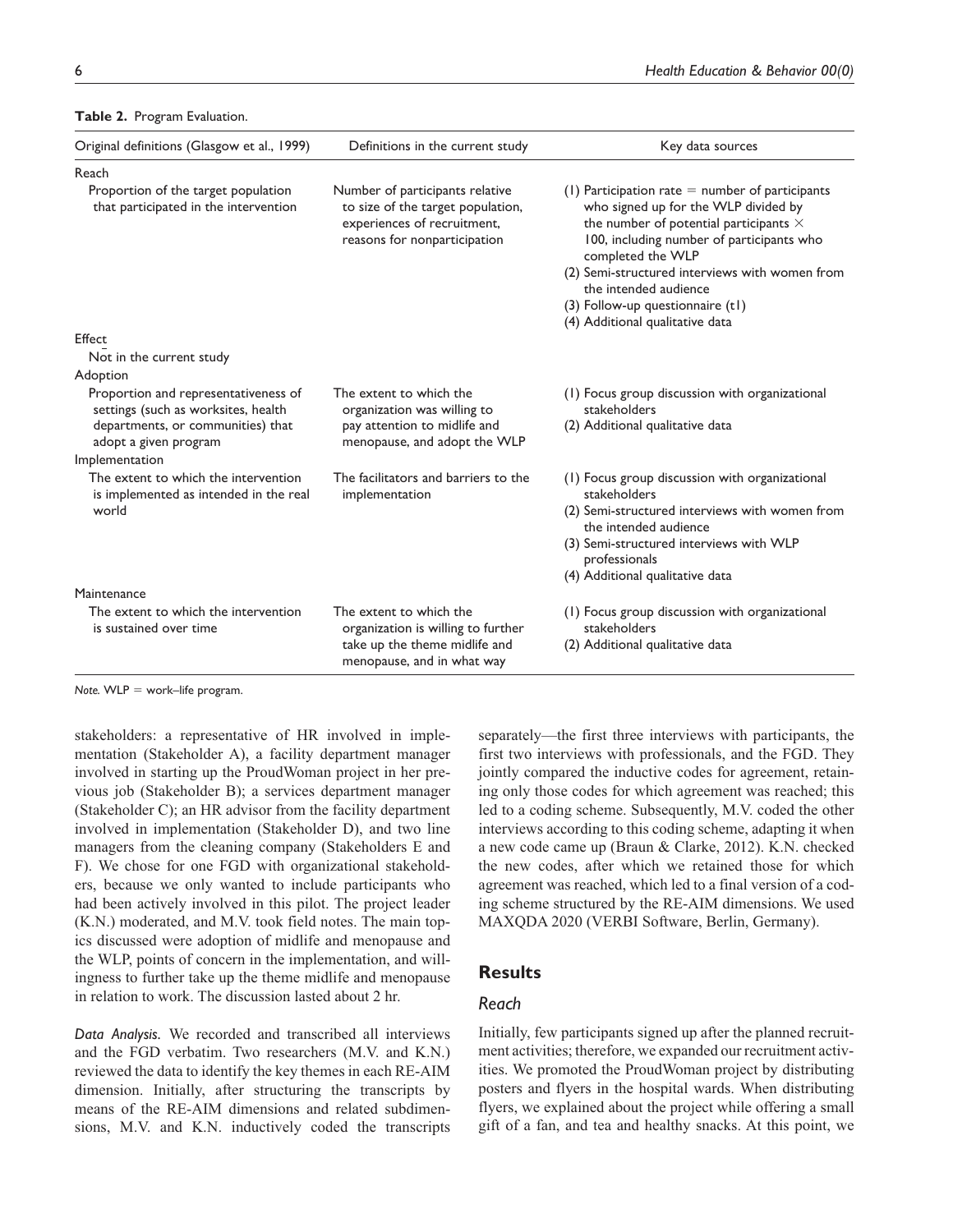withdrew the additional inclusion criteria for the women at the first hospital. Therefore, we were only able to calculate the size of the eligible target population based on the original planned study population to whom the additional inclusion criteria applied. On the basis of the number of women who signed up, and the known number of the original eligible target population, we estimate that 17.3% (51 of 295) actually signed up. After expanding our recruitment activities, 19 more women signed up. In total, 70 women signed up, 51 of which completed the WLP (72.9%), four women missed one program session (5.7%), one woman missed two program sessions (1.4%), and 14 women dropped out immediately or shortly after the start (20.0%).

In Table 3, we outline the specific recruitment activity after which participants decided to participate, with corresponding quotations. Most women decided to participate immediately after the first personal invitation letter  $(n = 25)$ . The personal invitation letter was well received as they did not frequently read email. Although most women decided to participate before the information meeting, they perceived this meeting as having additional value. The information meeting created curiosity about the WLP and provided recognition of midlife-related health issues. Some participants said that their social environment played an important role in their decision to participate, or that we never would have been able to reach them without the personal information given while distributing flyers. In particular, women with a migratory background needed further explanation of the program if they could not read or fully understand the letter. For the ethnically diverse group of cleaners, verbal invitations were organized issued at small group meetings with the support of line managers. The presence and support of line managers and other colleagues—particularly those of the same ethnic background—was important to provide a safe haven for talking about the ProudWoman project. These line managers know their workers quite well as they not only direct them in their work but often also assist with private matters. In other words, they were important key figures as they created trust.

Reasons for nonparticipation were lack of time, inability to leave the work floor, availability of WLP appointments did not match their own planning, rooms where the program sessions were held were too far away from their own ward, too few menopausal symptoms to follow this fairly intensive program, and not knowing what the program entailed.

### *Adoption*

Despite the willingness of organizational stakeholders to pay attention to midlife and menopause, and to adopt the WLP, it emerged from the FGD that the stakeholders were unaware of the impact that menopausal transition can have on work. During the implementation of the program itself, it soon became clear to the organizational stakeholders why attention to this topic was relevant: Women suffer from menopausal symptoms, 25% of their employees are women aged

45 years or older, sickness absence is much higher in this group than among other employees, and the subject is still taboo in the workplace. At times, the organizational stakeholders received negative responses from colleagues at the organizational level. They needed to overcome some barriers to convince colleagues that menopause is relevant to work and requires WHP.

### *Implementation*

We identified facilitators and barriers at the level of women in the intended audience, WLP professionals, and organizational stakeholders. In Table 4, the facilitators and barriers with corresponding quotations at each level are presented.

*Facilitators.* The first facilitator was that the WLP took place in the workplace, with the option to participate during working hours. This made participation accessible and feasible. It provided the opportunity to save time and money (e.g., travel expenses). Various participants said that they would not have participated outside working hours, mainly because they have caring responsibilities in their private lives, so they preferred not to participate outside working hours. The second facilitator was that the WLP was tailor-made mainly with regard to the physical component. The flexible format in terms of type of physical training and having the option to take part in individual and group-based training was perceived positively, in particular by women with a non-Western migratory background. Not all women had experience of physical exercising. Strength training appeared rather ambitious, and walking training was better suited to their needs. In addition, a number of women strongly preferred to train in a group setting. Some Muslim women did not want their families to know about their participation in the WLP. By training in a group with colleagues, they could avoid being seen alone with an individual trainer. However, knowledge transfer in a group setting was experienced as challenging by the physical trainer. Almost all participants preferred an individualized approach to the other two program components, as they could express themselves and get personal attention. And although the physical component was flexible in its content, the organizational stakeholders stated that the number of sessions per WLP component should be more flexible to accommodate individual needs. Simultaneously, this was also seen as a risk by the stakeholders, in that women avoid important issues that they experience as difficult, such as improving lifestyle by doing physical exercises. The third facilitator was that varying forms of practical support were provided for low literacy level and language barrier. Not only the videos and illustrations were appreciated but the support of interpreters was well received by professionals as they were very involved, the richness of the sessions was not lost, and the facts that they were all women and physically present gave added value. The fourth facilitator was that only female professionals were deployed. This was particularly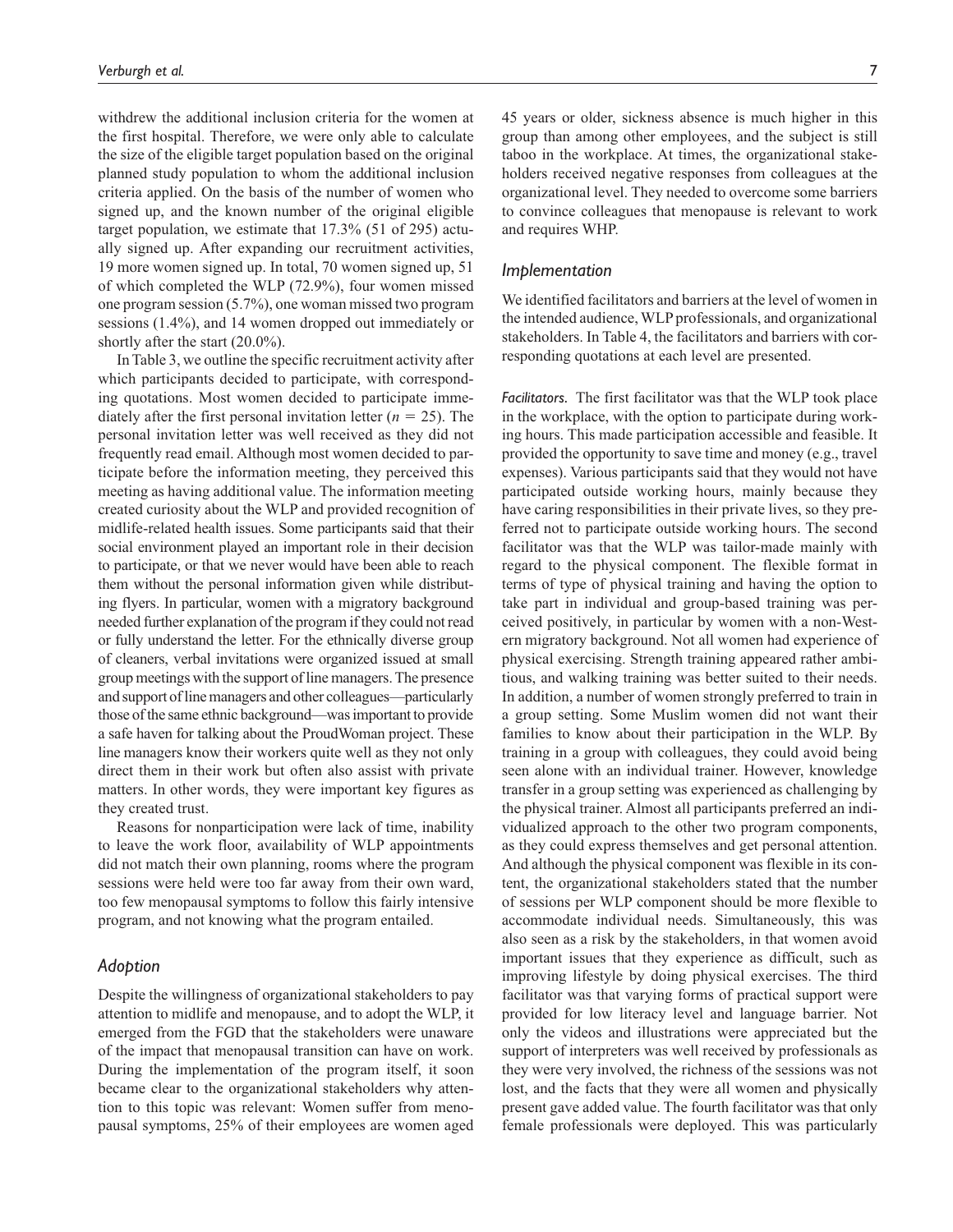| Recruitment activity                                                                 | $\mathsf{n}$ | Quotation examples of experiences <sup>b</sup>                                                                                                                                                                                                                                                                                                                                                                                                                                                                                                                                                                                                              |
|--------------------------------------------------------------------------------------|--------------|-------------------------------------------------------------------------------------------------------------------------------------------------------------------------------------------------------------------------------------------------------------------------------------------------------------------------------------------------------------------------------------------------------------------------------------------------------------------------------------------------------------------------------------------------------------------------------------------------------------------------------------------------------------|
| Personal invitation letter to home<br>address from HR                                | 25           | "I liked the letter better because I don't always look at my e-mail. [.] I liked it-the<br>letter—because it is personal. It means you can read it again a few times." (20191111,<br>56-year old Portuguese employee medical administration)                                                                                                                                                                                                                                                                                                                                                                                                                |
| Information meeting                                                                  | $\mathbf{H}$ | "I thought it was very positive. [.] Actually, it sort of felt like recognition. Because<br>hardly anyone talks about it, and I thought oh yes, that's right, that's right-that's just<br>what it's like! It's great that you can finally talk about all these vague complaints you<br>have. The ones you can't put your finger on, not bad enough to make you stay at home<br>but that still bother you. Some days they really slow you down. [] And actually,<br>it just being acknowledged, at a meeting like that, it was a real eye opener for me."<br>(20191007, 58-year-old native-Dutch employee, Central Sterilization Department)                 |
| Work colleagues ("snowballing")                                                      | 5            | "But I thought, well I won't open it straight away, but I had it [envelope containing<br>personal invitation letter]. I thought, I'll open it sometime. I don't always open post<br>that isn't important straight away, you know? [.] So I came to work and on the<br>corridor I heard, I saw some colleagues who were talking about it. And they were<br>saying that it was a good thing and maybe we'd learn something too. And then I<br>thought, you know what, I'm going to do it too." (20101127, 48-year-old Surinamese<br>patient food services assistant)                                                                                          |
| Line manager                                                                         | 3            | "I got it at my home address and I also got an e-mail from my line manager. [] Yes,<br>she was pleased too. She said she thought of me straight away, because she knows<br>about my situation. She also felt a bit sorry for me, because of how my health wasn't<br>too good. So when she saw this, she thought: Yes, it is just right for you. So then, after<br>that I had my say. And then she said: have you read your e-mail? I said yes, and since<br>then I have had a letter at home. And I said: I signed up straight away. And then she<br>said: yes, that's really great." (20200123, 54-year-old Surinamese patient food services<br>assistant) |
| Flyer with verbal explanation,<br>small gift of a fan, and tea and<br>healthy snacks | 2            | "[] a paper [the personal invitation letter], I find it more difficult. []. And then<br>it was only the second time [after flyer and verbal explanation], and then the penny<br>dropped, oh I get it! Now I understand." (20191104, 54-year-old Brazilian patient food<br>services assistant)                                                                                                                                                                                                                                                                                                                                                               |
| Poster                                                                               | 2            | No quotation available                                                                                                                                                                                                                                                                                                                                                                                                                                                                                                                                                                                                                                      |
| Verbal invitations issued a small<br>group meetings (group of<br>cleaners)           | 8            | No quotation available                                                                                                                                                                                                                                                                                                                                                                                                                                                                                                                                                                                                                                      |

**Table 3.** Recruitment Activities That Made Women Decide to Participate ( $n = 56$ ).<sup>a</sup>

a Information is gained from follow-up questionnaire (t1) which was filled out by 56 participants. HR = Human Resources.

 $^{\rm b}$ Quotations provided are from the participants from the 12 semi-structured interviews.

relevant to the work–life coaching sessions, where women with a non-Western migratory background would rather not discuss sensitive topics with male professionals.

*Barriers.* The first barrier was having the option to participate during working hours as this sometimes proved to be difficult in practice. This often occurred when the wards were busy and finding a replacement was challenging, or when participants felt a great sense of responsibility toward colleagues or patients. The second barrier was the failure to follow clear guidelines for duration between program sessions which sometimes resulted in a longer or shorter intervention lead time than planned. Some professionals experienced this change in lead time as a barrier to making progress, because it hindered putting new insights gained from the program sessions into practice, and the timing of evaluation. The third barrier was problems with the logistics, in particular the availability of meeting rooms. At one hospital, appointments were spread over different departments

which resulted in participants regularly arriving at their appointment either in a hurry or late. In addition, various work–life coaching sessions were interrupted, because the rooms had been double-booked. It also had a negative effect if rooms were too far away from the workplace.

## *Maintenance*

All organizational stakeholders agreed on the importance of raising awareness of midlife and menopause as an occupational health challenge at the Amsterdam University Medical Center. This should be done at four professional levels employees, line managers, HR advisors, and occupational health physicians—because this subject is relevant to these levels in different ways. For example, implementing a workrelated intervention, particularly one offered during working hours, requires that before she will sign up for an intervention, an employee recognizes that the challenges she experiences are related to menopause and midlife. Next, line managers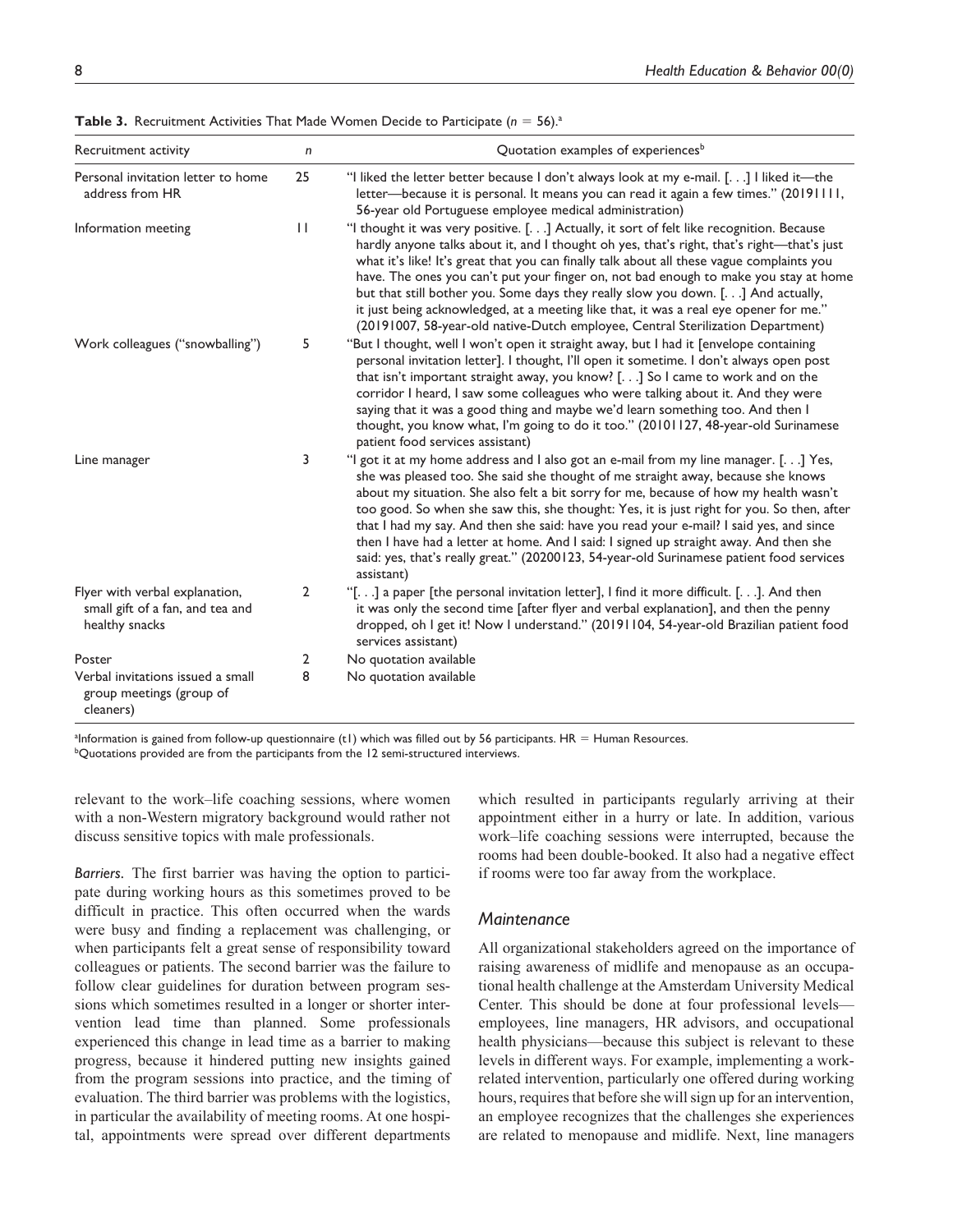|                                                                             |                                               | Table 4. Facilitators and Barriers According to Women From the Intended Audience, Professionals, and Organizational Stakeholders                                                                                                                                                                                                                                                                                                                                                                                                                                                                                                                                                                                                                                                                                                                                                                                                                                             |
|-----------------------------------------------------------------------------|-----------------------------------------------|------------------------------------------------------------------------------------------------------------------------------------------------------------------------------------------------------------------------------------------------------------------------------------------------------------------------------------------------------------------------------------------------------------------------------------------------------------------------------------------------------------------------------------------------------------------------------------------------------------------------------------------------------------------------------------------------------------------------------------------------------------------------------------------------------------------------------------------------------------------------------------------------------------------------------------------------------------------------------|
| Facilitators                                                                | According to                                  | Quotation examples                                                                                                                                                                                                                                                                                                                                                                                                                                                                                                                                                                                                                                                                                                                                                                                                                                                                                                                                                           |
| to participate during working hours<br>I. WLP at work location, with option | Women<br>$\bullet$                            | home every day, or from another city then I'd think—just forget it. No, I wouldn't do it then<br>to work. Then it is a like a part of your day. But imagine if I had to come all the way here from<br>after that I get on with my work, or after the session, an hour's break, then I go straight back<br>"I always do it if I have day shift, or if I have late shift then I come to do the session first, and<br>" (20100924, 54-year-old Brazilian patient food services assistant)                                                                                                                                                                                                                                                                                                                                                                                                                                                                                       |
|                                                                             | Professionals                                 | "Yes, this is a completely different target group. I don't get women like these in my own practice.<br>They wouldn't know of my existence." (20200206, menopause counselor)                                                                                                                                                                                                                                                                                                                                                                                                                                                                                                                                                                                                                                                                                                                                                                                                  |
|                                                                             | onal stakeholders<br>Organizati               | "[] I still believe that this should be on offer on the work floor because I hope that in time<br>it will work preventatively and not result in absence due to sickness. And that these people<br>well, that they will feel better in themselves anyway. Even that on its own would be an<br>improvement." (20200204, Stakeholder A)                                                                                                                                                                                                                                                                                                                                                                                                                                                                                                                                                                                                                                         |
| 2. Tailor-made intervention                                                 | Professionals (physical trainer)<br>$\bullet$ | information as you would want to [. . ] Often it was more of a social event for the ladies, but<br>can in a one-on-one session, I get the idea that ultimately they picked up some information<br>then again, they did join in enthusiastically and even though we couldn't do as much as you<br>and were able to get something out of it for themselves. But from my viewpoint, the large<br>"Now, I found the large groups rather difficult. Because it is difficult to pass on as much                                                                                                                                                                                                                                                                                                                                                                                                                                                                                    |
|                                                                             |                                               | groups were the most challenging yes, indeed. In that situation you can't give the individual<br>attention that you would like to." (20200 l l 4, physical trainer)                                                                                                                                                                                                                                                                                                                                                                                                                                                                                                                                                                                                                                                                                                                                                                                                          |
|                                                                             | Women<br>$\bullet$                            | you can really say what you mean. You can say anything you want, and she really pays attention<br>"I thought the work-life coach was really important, because in one-on-one, then we talk about<br>the question of what did I think-group discussions or one-on-one? I like individual, because<br>to you." (20100924, 54-year-old Guinean patient food services assistant)                                                                                                                                                                                                                                                                                                                                                                                                                                                                                                                                                                                                 |
|                                                                             | onal stakeholders<br>Organizati               | "[] It could indeed be a bit more tailor-made; that would be good because there are elements<br>that may be important to someone, but there again may not be. And you have to go right<br>through it." [] "And then you may run a slight risk that they may avoid things that are<br>actually very important and should really be discussed." (20200204, Stakeholder C)                                                                                                                                                                                                                                                                                                                                                                                                                                                                                                                                                                                                      |
| 3. Forms of practical support                                               | Professionals<br>$\bullet$                    | theoretical models isn't a lot of use to people who haven't had much education. But a good way<br>something from it. That was quite funny. []. They were both women, I think this is absolutely<br>one of the interpreters found the subject really interesting and said that she had also learned<br>is to use pictures, or to sketch models and then—then you actually achieve the same results<br>the level of education that people have, the more often they want an explanation supported<br>"I remember two different interpreters. [.]. Neither of them knew any of the women I was<br>"I think that the level of education is not that important in coaching. It's a fact that the higher "<br>counseling, but they became very involved. And they found the subject interesting, certainly<br>by theoretical models, so everyone learns in a different way. [] Explaining by means of<br>that you do with people with more education." (20200114, work-life coach) |
| 4. Female professionals                                                     | Women                                         | necessary. It was quite striking that they didn't only talk to me, but they really made contact<br>yes, you can tell them a lot of things and  not be ashamed either." (2019119, 47-year-old<br>"With men? No. [] There are so many things you just can't tell a man, but with women,<br>with the woman." (20200206, menopause counselor)<br>Moroccan department assistant)                                                                                                                                                                                                                                                                                                                                                                                                                                                                                                                                                                                                  |

9

 *(continued)*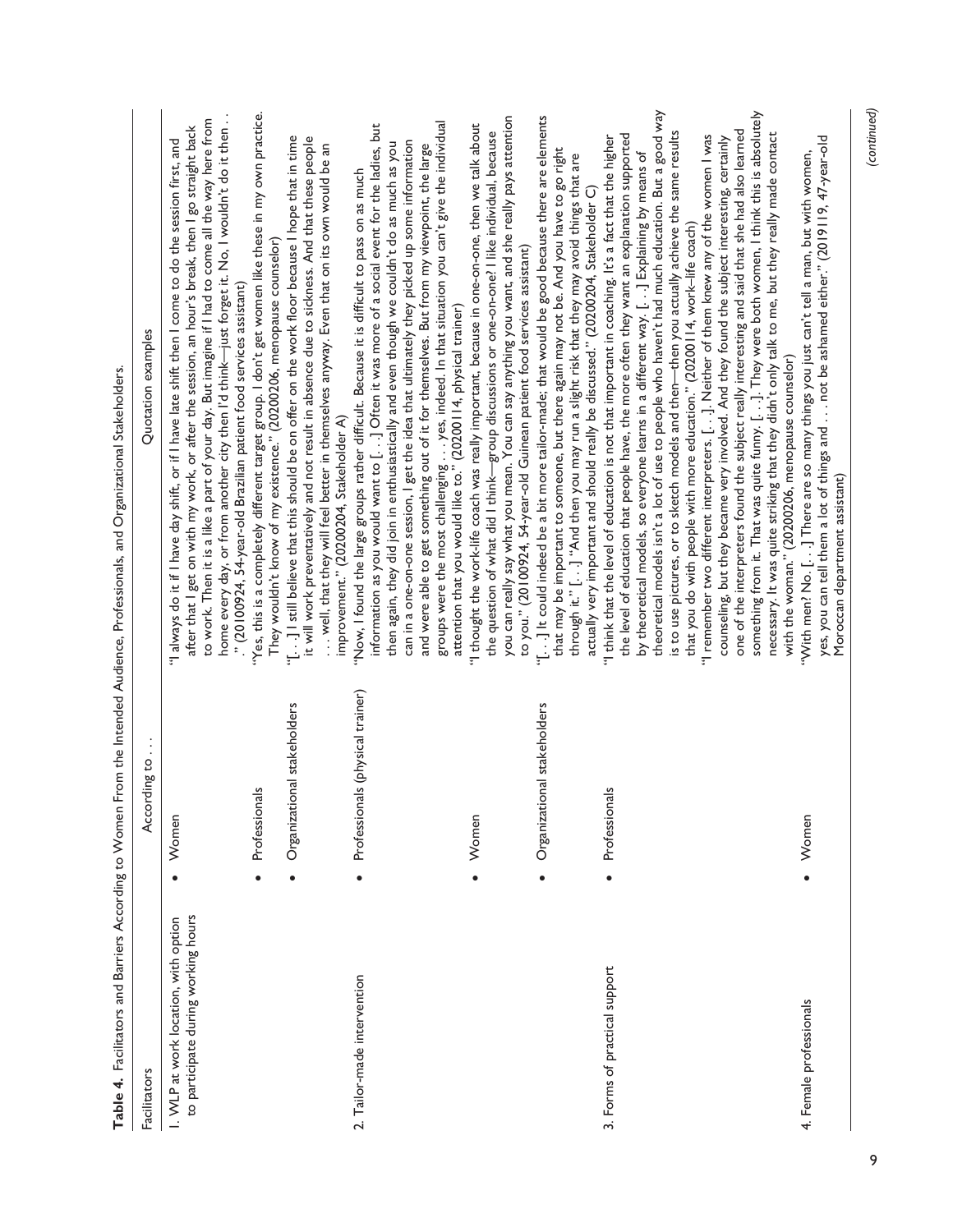| Table 4. (continued)                                                           |                             |                                                                                                                                                                                                                                                                                                                                                                                                                                                                                   |
|--------------------------------------------------------------------------------|-----------------------------|-----------------------------------------------------------------------------------------------------------------------------------------------------------------------------------------------------------------------------------------------------------------------------------------------------------------------------------------------------------------------------------------------------------------------------------------------------------------------------------|
| <b>Barriers</b>                                                                | According to                | Quotation examples                                                                                                                                                                                                                                                                                                                                                                                                                                                                |
| I. Option to participate during working<br>hours                               | Women                       | it is sometimes to fill all the shifts on our roster." (20191218, 47-year-old native-Dutch service<br>that,' you know what I mean? But I thought to myself, yes, well you know, I know how difficult<br>she [line manager] even made a comment about it, something like: 'But, you didn't have to do<br>"No, because I went to a reasonable number of sessions outside my working hours and then<br>employee                                                                      |
|                                                                                | Professionals               | department wasn't really the right thing to do. On the other hand, some women thought it was<br>"It sometimes caused a bit of a problem, because the women felt that it meant they were letting<br>great. That when it got really busy, they were able to take a break to catch their breath. So<br>their colleagues down, or if the department was really busy they thought that leaving the<br>generally, yes, very pleased that it was possible." (20200114, physical trainer) |
|                                                                                | Organizational stakeholders | caring to do at home. We allowed them to go in working hours, and  and sometimes it went<br>"Yes, it was quite a problem for us. We have some ladies who have more than one job, and<br>wrong. They thought that they weren't allowed [to go], or they didn't want to go." (2020024,<br>Stakeholder F)                                                                                                                                                                            |
| 2. Failure to follow clear guidelines for<br>duration between program sessions | Professionals               | and regularity helps in this. It also creates calm which creates clarity which promotes more<br>sessions with someone then it should be at a frequency of one every three weeks. Rhythm<br>"It was important to have a certain rhythm in the sessions, so if you going to conduct three<br>progress, but sometimes there was much too much time between sessions." (20200114,<br>work-life coach)                                                                                 |
|                                                                                | Women                       | I thought there was too much time between, you know, then and the second time." (20191007,<br>isn't there, isn't there. [. . ] Yes, it's a shame, I mean the walking training, I had that in May and<br>"I thought it was a shame that there was such a long time between sessions, but but what it<br>58-year-old native-Dutch employee Central Sterilization Department)                                                                                                        |
| 3. Problems with availability and<br>findability of rooms                      | Professionals               | "A few times we had to pick up and move during a session. Or the location was unavailable. []<br>It was quite stressful because it meant that they couldn't find me." (20200214, work-life coach)                                                                                                                                                                                                                                                                                 |
|                                                                                | Women                       | "It would be better for us if we only had one place, not only me, lots of people were searching,<br>searching, searching." (20191104, 54-year-old Brazilian patient food services assistant)                                                                                                                                                                                                                                                                                      |
| Note. WLP = work-life program.                                                 |                             |                                                                                                                                                                                                                                                                                                                                                                                                                                                                                   |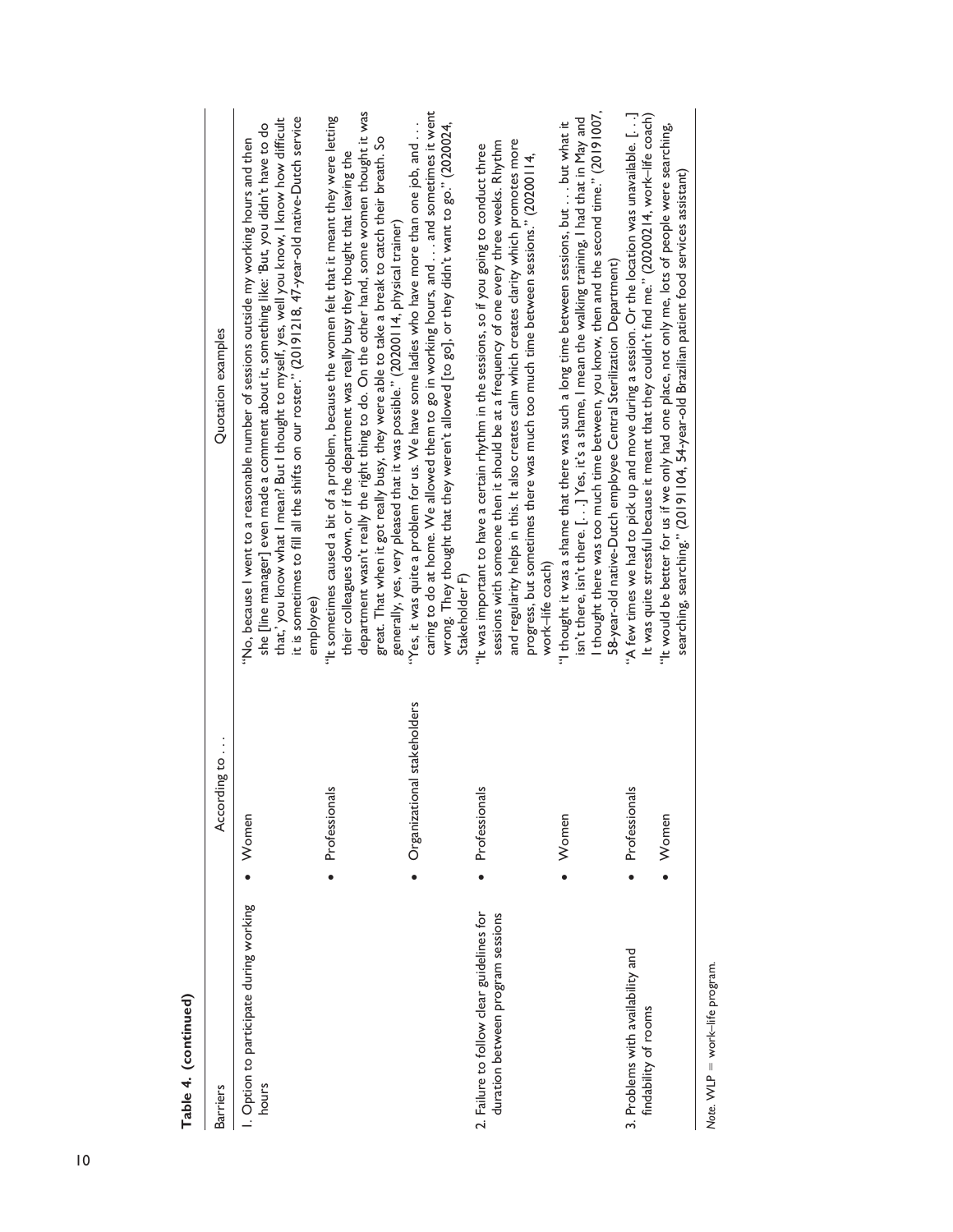must acknowledge this occupational health challenge to facilitate the participation of their employees in program sessions during working hours. Finally, when menopause-related sick leave or other midlife-related challenges occur, HR advisors and occupational health physicians need to be aware and knowledgeable about suitable support and treatment options. The organizational stakeholders advised organizing low-threshold meetings which means public group meetings (at lunchtime, for instance) where information is given in an accessible way, as well as teaching line managers how to discuss the topic in a helpful way, facilitating permanent lowthreshold support—such as bringing a menopause counselor into the organization to make this support more easily accessible. The latter suggestion is particularly important in reaching ethnically diverse women for whom the step to see their general practitioner may be quite big. One obstacle to permanent low-threshold support is its high cost that departments may not be able to pay. Furthermore, in raising awareness, it is important to not problematize midlife and menopause, but normalize it by using role models and a fun factor. The organization has now permanently included this topic in its HR policy; there is a menopause consultant, and annual lowthreshold meetings are organized.

## **Discussion**

The main findings of our study are as follows: (1) due to a wide range of recruitment activities that were actively deployed, we were able to *reach* an ethnically diverse group of women in midlife with a low SEP; (2) regarding *adoption*, awareness of the relevance of this topic as an occupational health challenge was not self-evident at the organizational level; (3) according to our participants. various facilitators and barriers should be taken into account in the *implementation* of the WLP. These include intervention taking place in the workplace with the option to participate during working hours, tailor-made interventions, varying forms of practical support, and female professionals; (4) our FGD revealed as *maintenance* is relevant to these levels in different ways, awareness of midlife and menopause as an occupational health challenge should be raised at four professional levels: employees, line managers, HR advisors, and occupational health physicians.

Our study has yielded a great deal, in particular with regard to reach. With our 17.3% participation rate, we have by no means reached the whole target population. However, comparing this number with that of a previous report on WHP participation rates stating that rates vary from 8% to 97% (Bull et al., 2003), we did not do too badly. We were able to reach this number by using an active recruitment strategy, including personal contact without using the same recruitment activity for every woman. Trust was key in recruiting the group of cleaners for whom collaboration with line managers was required. This key factor is supported by another study reporting that trust is important in the recruitment of people of a low SEP and of different ethnic origins (Teuscher et al.,

2018). Another important key factor was making real contact, as in coming together in a group setting in which women were given space to share their own personal experiences to start a process of recognition. Therefore, recruiters should not remain detached but need to take an active approach in which they establish personal relationships with the relevant stakeholders and the target population. In particular, in the recruitment of women from ethnic minorities, a traditional approach with a distanced recruiter is not to be recommended (Levkoff & Sanchez, 2003), and proximity should be pursued.

This process evaluation made clear that an intervention should be tailor-made, in particular when it comes to taboo subjects. As previously advocated (Peersman et al., 1998), there is no such thing as an one-size-fits-all intervention. For instance, if we had not embedded a group-based option in the physical component, we would have lost some of the Muslim women. Furthermore, a tailor-made intervention does not mean ruling out protocols. In fact, protocols may enhance tailoring as they are localized and contextualized (Jansen et al., 2007). We advocate an implementation protocol in which flexibility is embedded to address different needs.

Offering the WLP in the workplace has been important in reaching and engaging these women. However, when scheduling program sessions during working hours, we identified various barriers that could be explained by various reasons. First, these women work in Dutch health care and in underresourced professions doing shift work with tight working schedules. For quite some time, there has been a chronic shortage of staff (University of West Virginia, 2020). Second, women often have many other informal caring responsibilities. This makes women less flexible about working longer to finish their work because of leaving their ward for a program session. Third, the importance of this topic was not sufficiently acknowledged by the different organizational levels, and therefore practicalities around the intervention were insufficiently facilitated.

Employers can play an important role in overcoming these barriers. To involve line managers in implementing the program, awareness of the relevance of this topic must first be raised. This is necessary to promote an openly supportive attitude toward the intervention. When raising awareness, it is important to normalize this subject. This is in line with a study that explored women's perspectives on employers and line manager support (Hardy et al., 2017). Second, the program must be very well tailored to the work schedules of these women, as they generally do not have access to an office in which to meet. This requires employers to provide the right practical facilities, such as enough rooms in which program sessions can be held. In the implementation of the WLP at the first location, the scarcity of rooms in the Amsterdam University Medical Center left only few places where groups could be organized.

## *Limitations and Strengths*

We did not adopt a traditional approach in which M.V. was detached from the study population. This proximity was a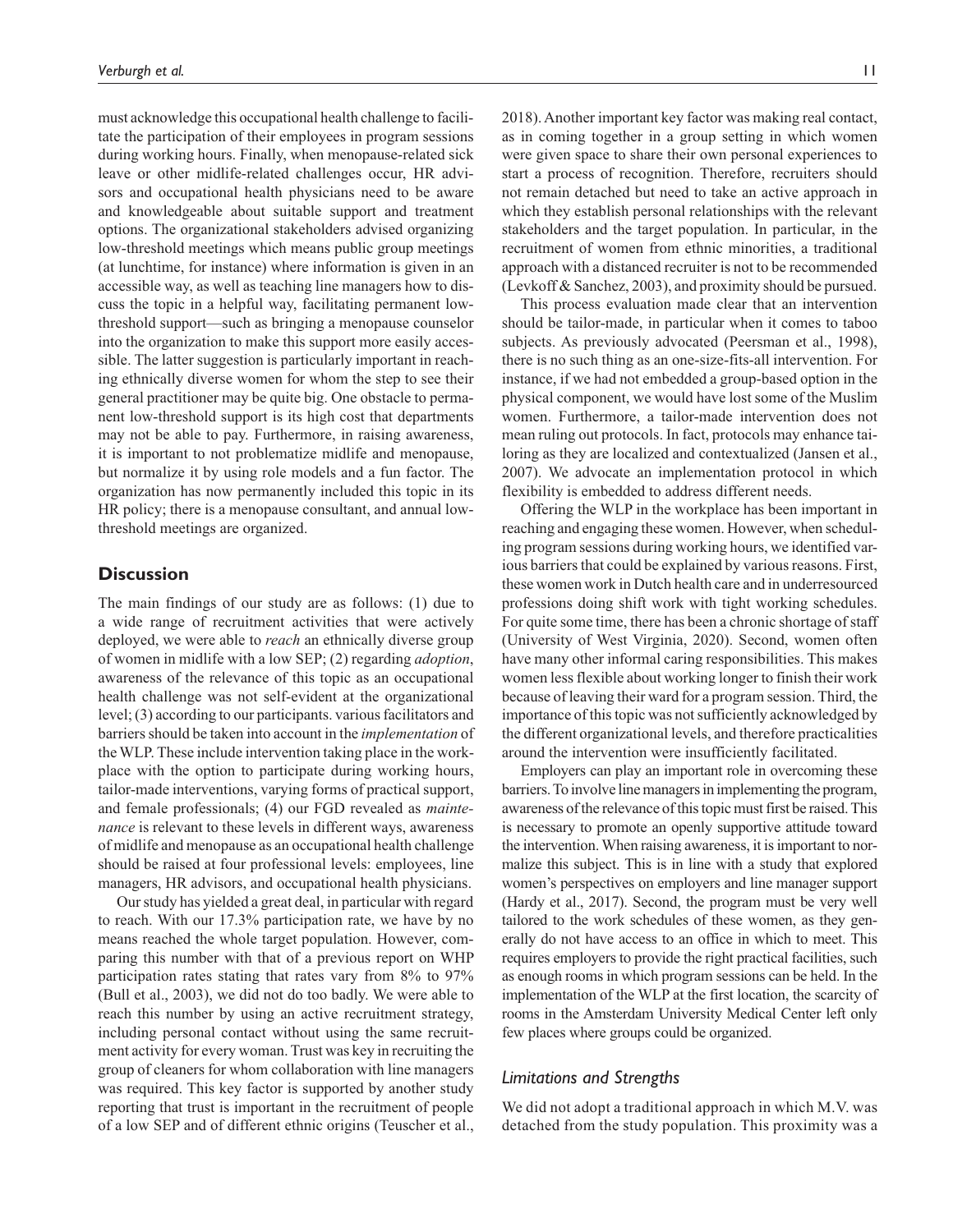strength, as it was used as a strategy to reach and engage women (e.g., personal contact in recruitment, informal conversions throughout the program). However, proximity is not necessarily "in line" with traditional epistemologies stating that researchers should be detached from the intervention itself. Therefore, proximity can also be perceived as a limitation of this study. In this study, the role of M.V. is comparable with the so-called Hawthorne effect which is defined as increased impact produced by the psychological stimulus of being singled out and made to feel important (Bloombaum, 1983). Furthermore, proximity may have caused social desirability bias (Collins et al., 2005) which can also be seen as a limitation, meaning that participants were potentially more positive about the WLP than if the researcher had been more detached. What we did to prevent social desirability bias was to emphasize at the beginning of the interviews that the research team was a separate party from the intervention provider, and did not have any interest in the research outcomes. As we did not include women unable to speak Dutch in the interviews, another limitation of this study is that we did not completely bridge the language barrier. Our study may have missed important insights from potential participants who would have needed of an interpreter. However, we also wish to stress that the language barrier can be bridged not only by language. Communication takes place in different ways and forms. Thus, despite the language barrier, we suspect that communication between professional and participant went well through mutual effort. Consequently, we think that the missed insights are limited.

## *Implications*

This process evaluation has helped to gain insight into how an ethnically diverse group of women with a low SEP can be reached and engaged in a WHP intervention aimed at supporting women during midlife. We conclude that six elements are important for the implementation of WHP among these women. First, the recruitment strategy must take an active and personal approach. Second, the intervention should take place at the workplace with the option for participation during working hours. Third, the intervention should be tailor-made. Fourth, varying forms of practical support should be provided. Fifth, female professionals should be deployed. Sixth, awareness of midlife as an occupational health challenge should be raised at different levels in the organization.

We recommend to adapt the implementation of WHP interventions for ethnically diverse midlife women with a low SEP taking these six elements into account. Implementing among an ethnically diverse group of women with a low SEP is a challenging task but certainly not impossible. It requires a different strategy than for other groups of workers.

### **Acknowledgments**

We would like to thank everyone who participated in the intervention and in the study measurements. We would also like to thank all the members of the internal implementation team, who were responsible for the implementation of the work–life program at Amsterdam UMC, and all contributing professionals for their assistance with this study.

### **Declaration of Conflicting Interests**

The author(s) declared no potential conflicts of interest with respect to the research, authorship, and/or publication of this article.

### **Funding**

The author(s) disclosed receipt of the following financial support for the research, authorship, and/or publication of this article: This research was funded by ZonMw (The Netherlands Organization for Health Research and Development).

### **ORCID iDs**

Marjolein Verburgh D <https://orcid.org/0000-0001-9894-5536> Petra Verdonk **iD** <https://orcid.org/0000-0003-0464-8210>

#### **Note**

1. We acknowledge that there is a debate about definitions and measures as regards sex and gender. Not all women menstruate or go through menopause, and not all people who menstruate are women. In this study, we use "women" to refer to those people who identify as women and who go through menopause.

### **References**

- Abma, T. A. (2005). Responsive evaluation in health promotion: Its value for ambiguous contexts. *Health Promotion International*, *20*(4), 391–397.<https://doi.org/10.1093/heapro/dai013>
- Appelman, Y., van Rijn, B. B., Ten Haaf, M. E., Boersma, E., & Peters, S. A. (2015). Sex differences in cardiovascular risk factors and disease prevention. *Atherosclerosis*, *241*(1), 211–218. <https://doi.org/10.1016/j.atherosclerosis.2015.01.027>
- Ariyoshi, H. (2009). Evaluation of menopausal interventions at a Japanese company. *The American Association of Occupational Health Nurses*, *57*(3), 106–111. [https://doi.](https://doi.org/10.1177/216507990905700305) [org/10.1177/216507990905700305](https://doi.org/10.1177/216507990905700305)
- Avis, N. E., Crawford, S. L., Greendale, G., Bromberger, J. T., Everson-Rose, S. A., Gold, E. B., Hess, R., Joffe, H., Kravitz, H. M., Tepper, P. G., & Thurston, R. C. (2015). Duration of menopausal vasomotor symptoms over the menopause transition. *JAMA Internal Medicine*, *175*(4), 531–539. [https://doi.](https://doi.org/10.1001/jamainternmed.2014.8063) [org/10.1001/jamainternmed.2014.8063](https://doi.org/10.1001/jamainternmed.2014.8063)
- Bendien, E., van Gemert, I., Appelman, Y., & Verdonk, P. (2019). *Menopause and work. A narrative literature review about menopause, work and health*. Amsterdam UMC-VUmc.
- Bloombaum, M, (1983). The Hawthorne experiments: A critique and reanalysis of the first statistical interpretation by Franke and Kaul. *Sociological Perspectives*, *26*(1), 71–88. [https://doi.](https://doi.org/10.2307/1389160) [org/10.2307/1389160](https://doi.org/10.2307/1389160)
- Braun, V., & Clarke, V. (2012). Thematic analysis. In H. Cooper (Ed.), *APA handbook of research methods in psychology,*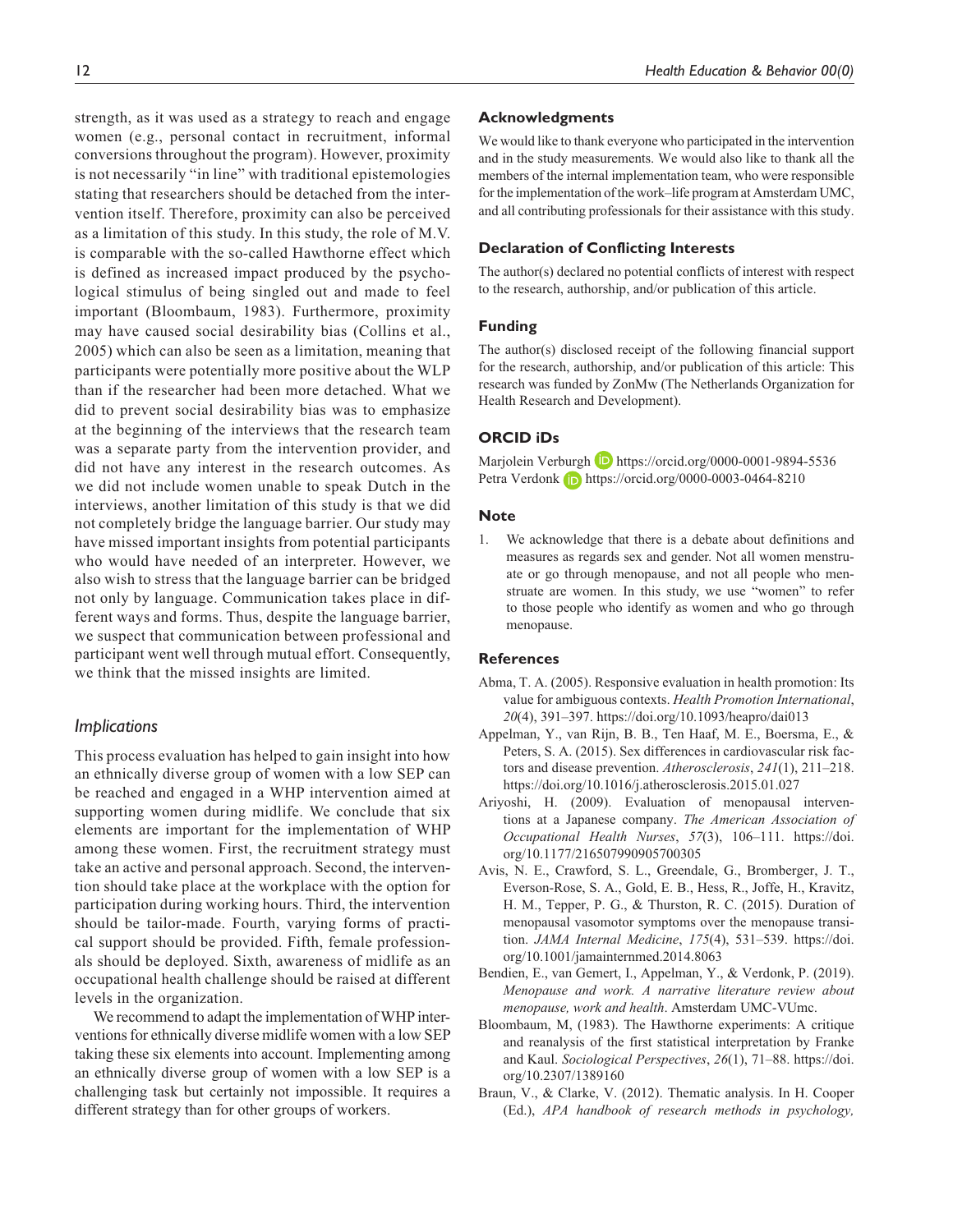*Vol. 2: Research designs: Quantitative, qualitative, neuropsychological, and biological* (Vol. 2, pp. 57–71). American Psychological Association.

- Brzyski, R. G., Medrano, M. A., Hyatt-Santos, J. M., & Ross, J. S. (2001). Quality of life in low-income menopausal women attending primary care clinics. *Fertility and Sterility*, *76*(1), 44–50. [https://doi.org/10.1016/S0015-0282\(01\)01852-0](https://doi.org/10.1016/S0015-0282(01)01852-0)
- Bukman, A. J., Teuscher, D., Meftah, J. B., Groenenberg, I., Crone, M. R., Van Dijk, S., Bos, M. B., & Feskens, E. J. (2016). Exploring strategies to reach individuals of Turkish and Moroccan origin for health checks and lifestyle advice: A mixed-methods study. *BMC Family Practice*, *17*(1). [https://](https://doi.org/10.1186/s12875-016-0476-1) [doi.org/10.1186/s12875-016-0476-1](https://doi.org/10.1186/s12875-016-0476-1)
- Bull, S. S., Gillette, C., Glasgow, R. E., & Estabrooks, P. (2003). Work site health promotion research: To what extent can we generalize the results and what is needed to translate research to practice? *Health Education & Behavior*, *30*(5), 537–549. <https://doi.org/10.1177/1090198103254340>
- Burdorf, A., Robroek, S., Schuring, M., Brouwer, S., van Holland, B., Koolhaas, W., Abma, F., Detaille, S., Heerkens, Y., van der Klink, J., van der Beek, A. J., & Boot, C. R. L. (2016). *Knowledge synthesis work(ing) is healthy*. ZonMW.
- Campbell, M. K., Tessaro, I., DeVellis, B., Benedict, S., Kelsey, K., Belton, L., & Sanhueza, A. J. P. m, . (2002). Effects of a tailored health promotion program for female blue-collar workers: Health works for women. *Preventive Medicine*, *34*(3), 313–323. <https://doi.org/10.1006/pmed.2001.0988>
- Collins, B. S., Hollander, R. B., Koffman, D. M., Reeve, R., & Seidler, S. (1997). Women, work and health: Issues and implications for worksite health promotion. *Women Health*, *25*(4), 3–38. [https://doi.org/10.1300/J013v25n04\\_02](https://doi.org/10.1300/J013v25n04_02)
- Collins, M., Shattel, M., & Thomas, S. P. (2005). Problematic interviewee behaviors in qualitative research. *Western Journal of Nursing Research*, *27*(2), 188–199.
- Cordeiro, L., & Soares, C. B. (2018). Action research in the healthcare field: A scoping review. *JBI Evidence Synthesis*, *16*(4), 1003–1047. <https://doi.org/10.11124/JBISRIR-2016-003200>
- Glasgow, R. E., McCaul, K. D., & Fisher, K. J. (1993). Participation in worksite health promotion: A critique of the literature and recommendations for future practice. *Health Education Quarterly*, *20*(3), 391–408.<https://doi.org/10.1177/109019819302000309>
- Glasgow, R. E., Vogt, T. M., & Boles, S. M. (1999). Evaluating the public health impact of health promotion interventions: The RE-AIM framework. *American Journal of Public Health*, *89*(9), 1322–1327. <https://doi.org/10.2105/ajph.89.9.1322>
- Griffiths, A., MacLennan, S. J., & Hassard, J. (2013). Menopause and work: An electronic survey of employees' attitudes in the UK. *Maturitas*, *76*(2), 155–159. [https://doi.org/10.1016/j.](https://doi.org/10.1016/j.maturitas.2013.07.005) [maturitas.2013.07.005](https://doi.org/10.1016/j.maturitas.2013.07.005)
- Guest, G., Bunce, A., & Johnson, L. (2006). How many interviews are enough? An experiment with data saturation and variability. *Field Methods*, *18*(1), 59–82. [https://doi.](https://doi.org/10.1177/1525822X05279903) [org/10.1177/1525822X05279903](https://doi.org/10.1177/1525822X05279903)
- Hardy, C., Griffiths, A., & Hunter, M. S. (2017). What do working menopausal women want? A qualitative investigation into women's perspectives on employer and line manager support. *Maturitas*, *101*, 37–41. [https://doi.org/10.1016/j.maturi](https://doi.org/10.1016/j.maturitas.2017.04.011)[tas.2017.04.011](https://doi.org/10.1016/j.maturitas.2017.04.011)
- Hardy, C., Griffiths, A., Norton, S., & Hunter, M. S. (2018). Selfhelp cognitive behavior therapy for working women with

problematic hot flushes and night sweats (MENOS@Work): A multicenter randomized controlled trial. *Menopause*, *25*(5), 508–519.<https://doi.org/10.1097/GME.0000000000001048>

- Hartman, M. A., Nierkens, V., Cremer, S. W., Stronks, K., & Verhoeff, A. P. (2013). A process evaluation: Does recruitment for an exercise program through ethnically specific channels and key figures contribute to its reach and receptivity in ethnic minority mothers? *BMC Public Health*, *13*(1), Article 768. <https://doi.org/10.1186/1471-2458-13-768>
- Hunter, M., Battersby, R., & Whitehead, M. (1986). Relationships between psychological symptoms, somatic complaints and menopausal status. *Maturitas*, *8*(3), 217–228. [https://doi.](https://doi.org/10.1016/0378-5122(86)90029-0) [org/10.1016/0378-5122\(86\)90029-0](https://doi.org/10.1016/0378-5122(86)90029-0)
- Jack, G., Riach, K., Bariola, E., Pitts, M., Schapper, J., & Sarrel, P. (2016). Menopause in the workplace: What employers should be doing. *Maturitas*, *85*, 88–95. [https://doi.org/10.1016/j.](https://doi.org/10.1016/j.maturitas.2015.12.006) [maturitas.2015.12.006](https://doi.org/10.1016/j.maturitas.2015.12.006)
- Jansen, Y. J., de Bont, A., Foets, M., Bruijnzeels, M., & Bal, R. (2007). Tailoring intervention procedures to routine primary health care practice; an ethnographic process evaluation. *BMC Health Services Research*, *7*(1), Article 125. [https://doi.](https://doi.org/10.1186/1472-6963-7-125) [org/10.1186/1472-6963-7-125](https://doi.org/10.1186/1472-6963-7-125)
- Karnaki, P., Polychronakis, I., Linos, A., & Kotsioni, I. (2008). Introduction to health promotion for working women: A methodology. In *Promoting health for working women* (pp. 3–29). Springer.
- Kleinman, A., & Benson, P. (2006). Anthropology in the clinic: The problem of cultural competency and how to fix it. *PLOS Medicine*, *3*(10), Article e294. [https://doi.org/10.1371/journal.](https://doi.org/10.1371/journal.pmed.0030294) [pmed.0030294](https://doi.org/10.1371/journal.pmed.0030294)
- Kopenhager, T., & Guidozzi, F. (2015). Working women and the menopause. *Climacteric*, *18*(3), 372–375. [https://doi.org/10.31](https://doi.org/10.3109/13697137.2015.1020483) [09/13697137.2015.1020483](https://doi.org/10.3109/13697137.2015.1020483)
- Lakerveld, J., IJzelenberg, W., Van Tulder, M. W., Hellemans, I. M., Rauwerda, J. A., Van Rossum, A. C., & Seidell, J. C. (2008). Motives for (not) participating in a lifestyle intervention trial. *BMC Medical Research Methodology*, *8*(1), Article 17. <https://doi.org/10.1186/1471-2288-8-17>
- Levkoff, S., & Sanchez, H. (2003). Lessons learned about minority recruitment and retention from the Centers on Minority Aging and Health Promotion. *The Gerontologist*, *43*(1), 18–26. <https://doi.org/10.1093/geront/43.1.18>
- Li, C., Samsioe, G., Borgfeldt, C., Lidfeldt, J., Agardh, C. D., & Nerbrand, C. (2003). Menopause-related symptoms: What are the background factors? A prospective population-based cohort study of Swedish women (The Women's Health in Lund Area study). *American Journal of Obstetrics & Gynecology*, *189*(6), 1646–1653. [https://doi.org/10.1016/](https://doi.org/10.1016/s0002-9378(03)00872-x) [s0002-9378\(03\)00872-x](https://doi.org/10.1016/s0002-9378(03)00872-x)
- Payne, S., & Doyal, L. (2010). Older women, work and health. *Occupational Medicine (London)*, *60*(3), 172–177. [https://doi.](https://doi.org/10.1093/occmed/kqq030) [org/10.1093/occmed/kqq030](https://doi.org/10.1093/occmed/kqq030)
- Peersman, G., Harden, A., & Oliver, S. (1998). *Effectiveness of health promotion intervention in the workplace*: *A review*. London: Health Education Authority.
- Polit, D. F., & LaRocco, S. A. (1980). Social and psychological correlates of menopausal symptoms. *Psychosomatic Medicine*, *42*, 335–345. [https://doi.org/10.1097/00006842-198005000-](https://doi.org/10.1097/00006842-198005000-00004) [00004](https://doi.org/10.1097/00006842-198005000-00004)
- Robinson, O. C. (2014). Sampling in interview-based qualitative research: A theoretical and practical guide. *Qualitative*